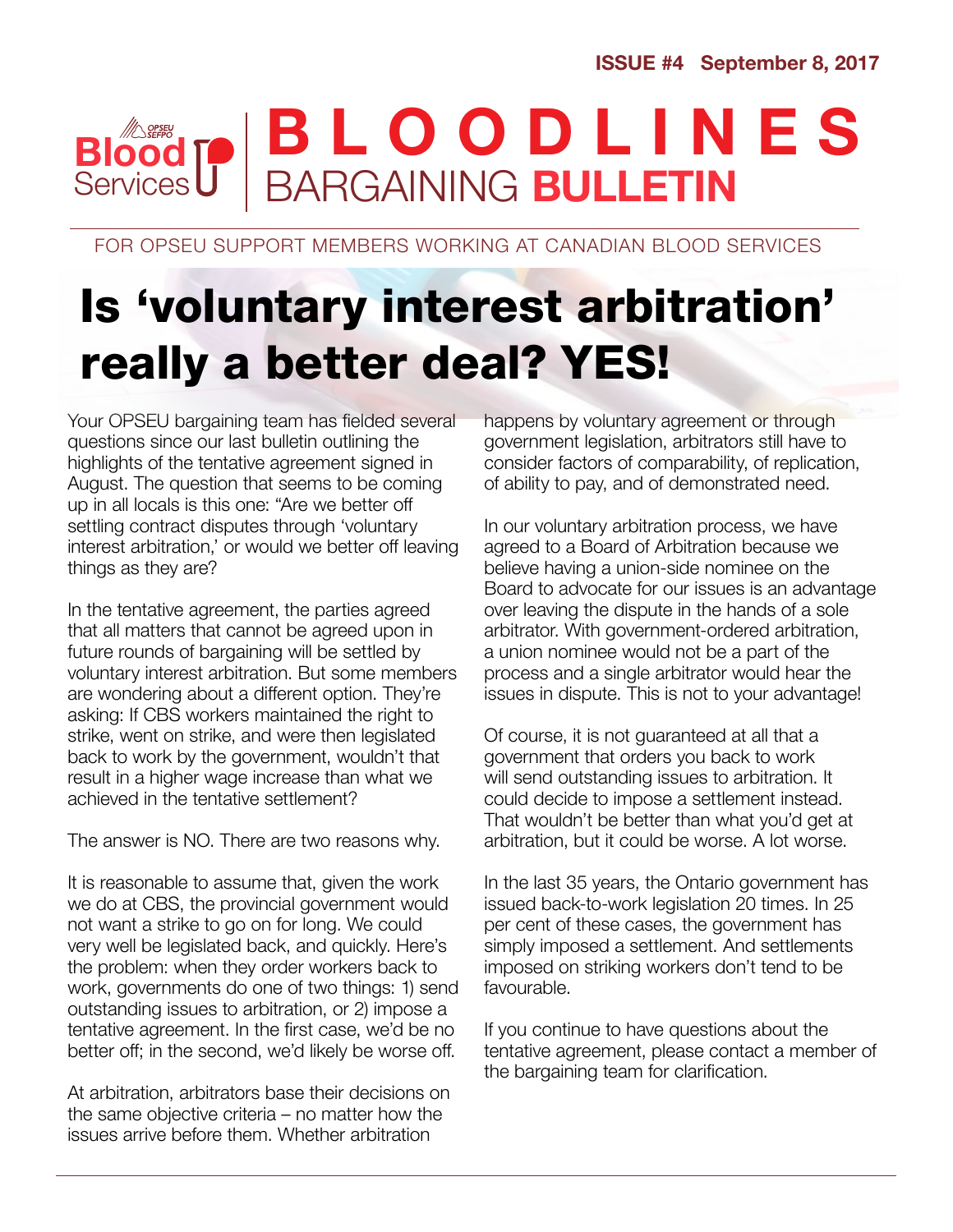

# 2017 ratification vote schedule

*All CBS Support members are encouraged to get out and vote on this tentative agreement!*

| <b>Date</b>               | <b>Local</b> | <b>Location</b>                                                                        | <b>Time</b>         |
|---------------------------|--------------|----------------------------------------------------------------------------------------|---------------------|
| Sunday, September 10      | 5103         | OPSEU Toronto Regional Office, 31 Wellesley St. E.,<br>Toronto                         | 10 a.m. $-1$ p.m.   |
| Sunday, September 10      | 210          | OPSEU Hamilton Regional Office, 505 York Blvd.,<br>2nd Floor, Hamilton                 | 4 p.m. $-7$ p.m.    |
| Monday, September 11      | 200          | CBS Brampton, 100 Parkshore Dr., Brampton                                              | $7$ a.m. $-5$ p.m.  |
| Tuesday, September 12     | 160          | CBS London, 820 Wharncliffe Rd. S., London                                             | $8$ a.m. $-12$ noon |
| Tuesday, September 12     | 160          | CBS Windsor, 3909 Grand Marais Rd. E., Windsor                                         | 4 p.m. $-7$ p.m.    |
| Wednesday, September 13   | 5103         | CBS Barrie, 231 Bayview Dr., Suite 100, Barrie                                         | 1 p.m. $-3$ p.m.    |
| Wednesday, September 13   | 5103         | OPSEU Peterborough Regional Office, 1840<br>Lansdowne Street W., Unit 12, Peterborough | 6 p.m. $-8$ p.m.    |
| Thursday September 14     | 477          | OPSEU Kingston Regional Office, 824 John<br>Counter Blvd., Kingston                    | 12 noon $-$ 4 p.m.  |
| Friday, September 15      | 477          | CBS Ottawa Concourse, 40 Concourse Gate,<br>Ottawa                                     | 8 a.m. - 12 noon    |
| Friday September 15, 2017 | 477          | CBS Ottawa, Perm Site, 1575 Carling Ave., Ottawa                                       | 1 p.m. $-3$ p.m.    |

### Read the Memorandum of Settlement

For a full copy of the entire Memorandum of settlement negotiated between OPSE[U](https://opseu.org/sites/default/files/cbs-mos_aug-17.pdf) and Canadian Blood Services, please visit [https://opseu.org/sites/default/files/cbs-mos\\_aug-17.pdf](https://opseu.org/sites/default/files/cbs-mos_aug-17.pdf)